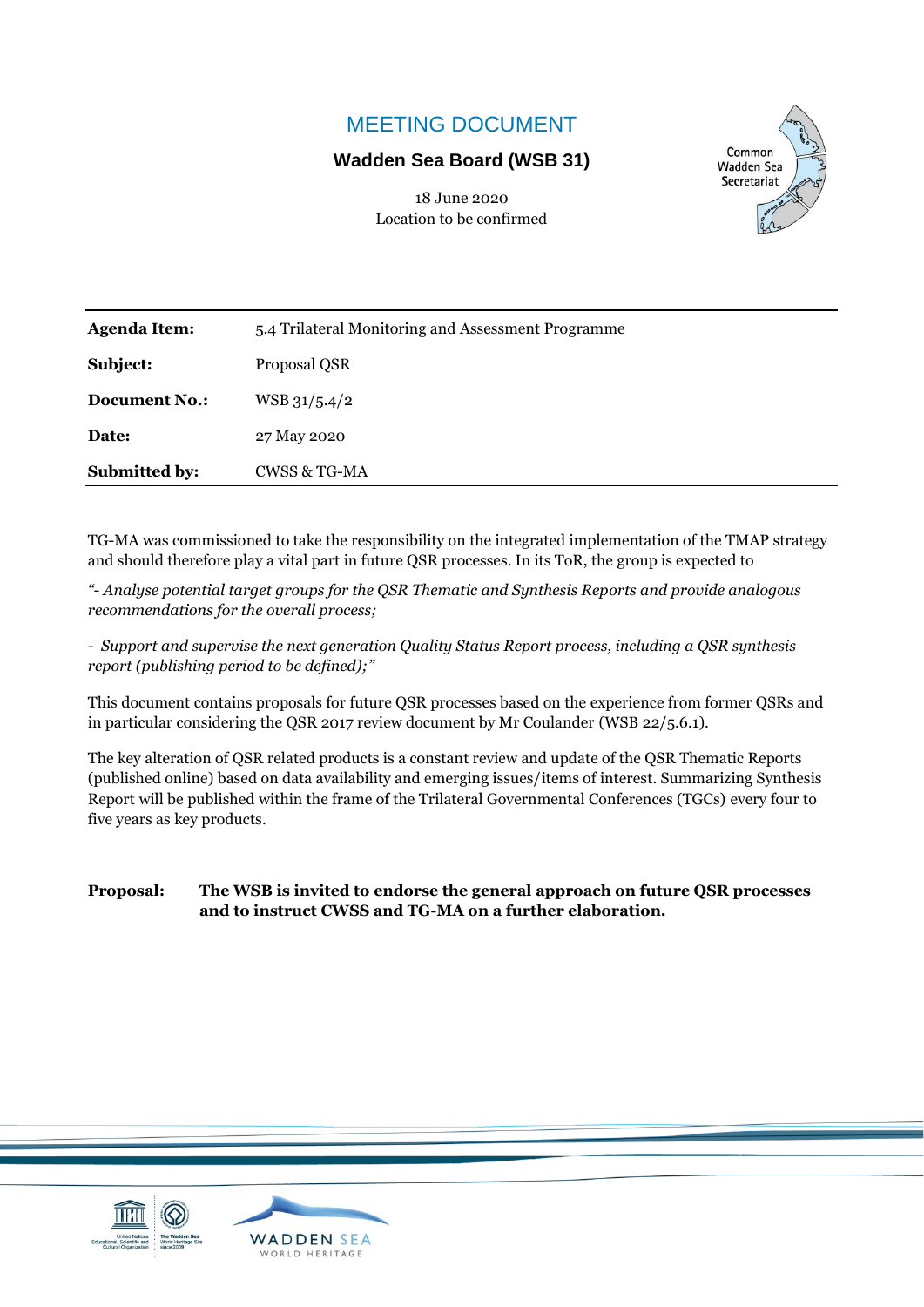# Future QSR process and products

From the QSR 2017 Process evaluation (by Pieter de Lezenne Coulander):

#### *"The QSR is still a very well-respected product, maintaining that level requires also scientific focus."<sup>1</sup>*

# **1. Project Description**

*"Prepare a comprehensive QSR project description to address most of the reported processing challenges; The founding fathers knew and had 'authority' without a project description how to manage and find solutions in their network but circumstances changed substantially making those old solutions outdated."*

The overall process needs a very detailed and specific description listing the products, responsibilities, and finances. The TG-MA together with CWSS is elaborating on such description during a series of meetings in 2019/20 incorporating experiences from former processes and the QSR 2017 review document.

Responsibility CWSS and TG-MA.

# **2. Responsibilities**

*"Within the production process too much time is wasted, due to defective coordination and follow-up; Too much is within CWSS with a shortage on staff. This cannot be addressed by money alone but needs a more focussed spirit by all contributors on the schedule and a clear assignment of tasks. "*

## Background:

CWSS was not capable of providing sufficient coordination for an in-time product due to staff shortage at times. A single officer was responsible for the overall task most of the time not making resource of a corresponding trilateral group. Therefore, the process was significantly delayed with consequences for the release (not in time for ISWSS in Tønder) but also for the motivation of involved scientists.

The following conditions have to be determined early during the process:

- staff availability in CWSS for sufficient coordination capabilities
- role and input of TG-MA and TG-M
- role of new Editorial Board
- role of EG-Data

#### Proposal:

The responsible officer at CWSS, supported by CWSS staff members in their field of expertise, will overlook and coordinate the overall process in close cooperation with TG-MA. The involvement of a dedicated task group is a major improvement for the QSR development. The engagement will encompass content, timeline, but also proposals for the budget as part of the core and supplementary budget planning. The process will be aligned with the topics and requirements of TG-M.

The Editorial Board, together with CWSS and TG-MA, will coordinate the content development and production of Thematic Reports in particular. It will also produce the QSR Synthesis Report together with TG-MA and CWSS and in consultation of other trilateral groups where appropriate.

The EG-Data will coordinate the data delivery to TMAP as basis for the QSRs in close cooperation with TG-MA.

<sup>1</sup> Further citations from the review document in *italics*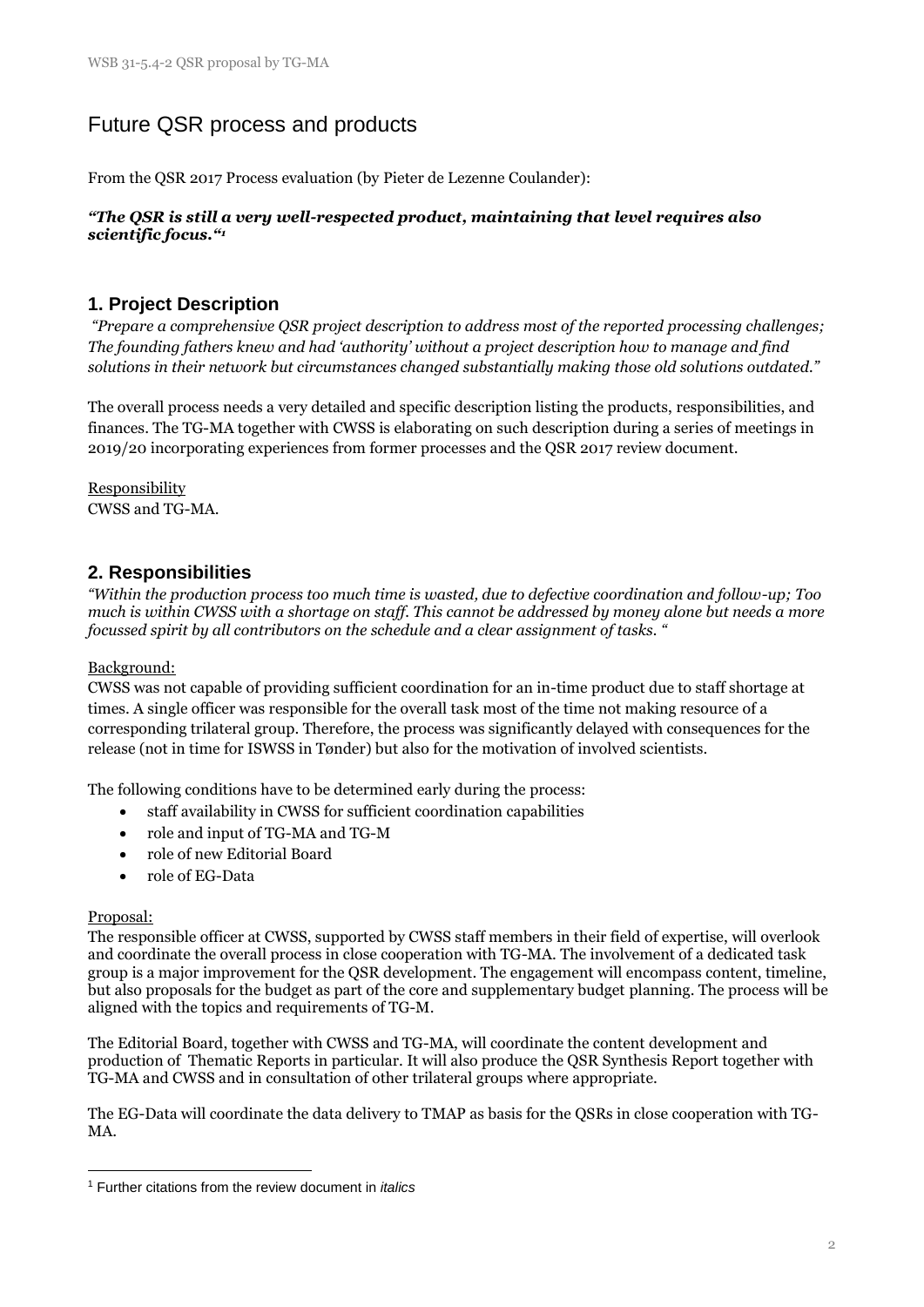# **3. Audience & Promotion**

*"With respect to (further) usage of the QSR the following information was gathered:*

- *- Increase the interaction with the outer circle such as provinces.*
- *- Create a portal for citizen science.*
- *- Intensify the usefulness of the QSR by 'translators' of the ecosystem to the general public.*
- *- A well-kept structure within the QSR facilitates the 'translation'.*
- *- Make, after publications of the new QSR, a promotion trip along the coast.*
- *- Do not expect that a QSR is read by the public in general.*
- *- Ministries refer to the QSR for the development of their policies.*
- *- Promote the QSR at the various NGO's.*
- *- The QSR needs an owner/promotor."*

### **Background**

The QSR 2017 was launched and announced almost exclusively within the existing trilateral community without a connected event. The outreach has been considered as insufficient since then. The series of delays and pending products resulted in a noticeable loss of attention.

### Proposal

The CWSS (secretary TG-MA and communication officer) should act as owner and promoter of the QSR. A series of presentations at organizations in the trilateral partner countries should be performed in due time after publication/website launch. Potential targets would be authorities, research institutions (and connected events like workshops, symposia etc.), local authorities, education facilities (Wadden Sea Centres) and NGOs. Since there is currently no rewarding system like peer reviewed publications for the involved scientists within the QSR process so far, it is important to create ownership, also for the scientists, to strengthen the commitment for the QSR.

A citizen science portal could be considered but should not be essential for the QSR.

#### Responsibilities

Planning and coordination by CWSS in cooperation with TG-MA..

# **4. Format and Products**

*"The intention to convert to a web based QSR is well accepted, however a rolling scheme needs further elaboration."*

## **QSR Thematic Reports**

#### Background

The aim of an improved QSR process is a more evenly distributed workload, financing and the continuous availability of minor and major products. Unforeseen delays of "full" QSRs had caused longer periods without any corresponding products at all in the past.

## Proposal

The well received web-based format of the QSR Thematic Reports should be kept. Whether it will be again a static web page per report, with the advantage of an easy pdf creation, or if enhanced interactivity could be gained will be dependent on available resources. A combination with a data portal delivering (TMAP) data but also GIS based information (e.g. species distribution in the area) would be desired. Thematic Reports should be continuously updated depending on the TMAP data reporting cycle (or availability of data from other external sources), new findings and issues of concern. The corresponding programme review would be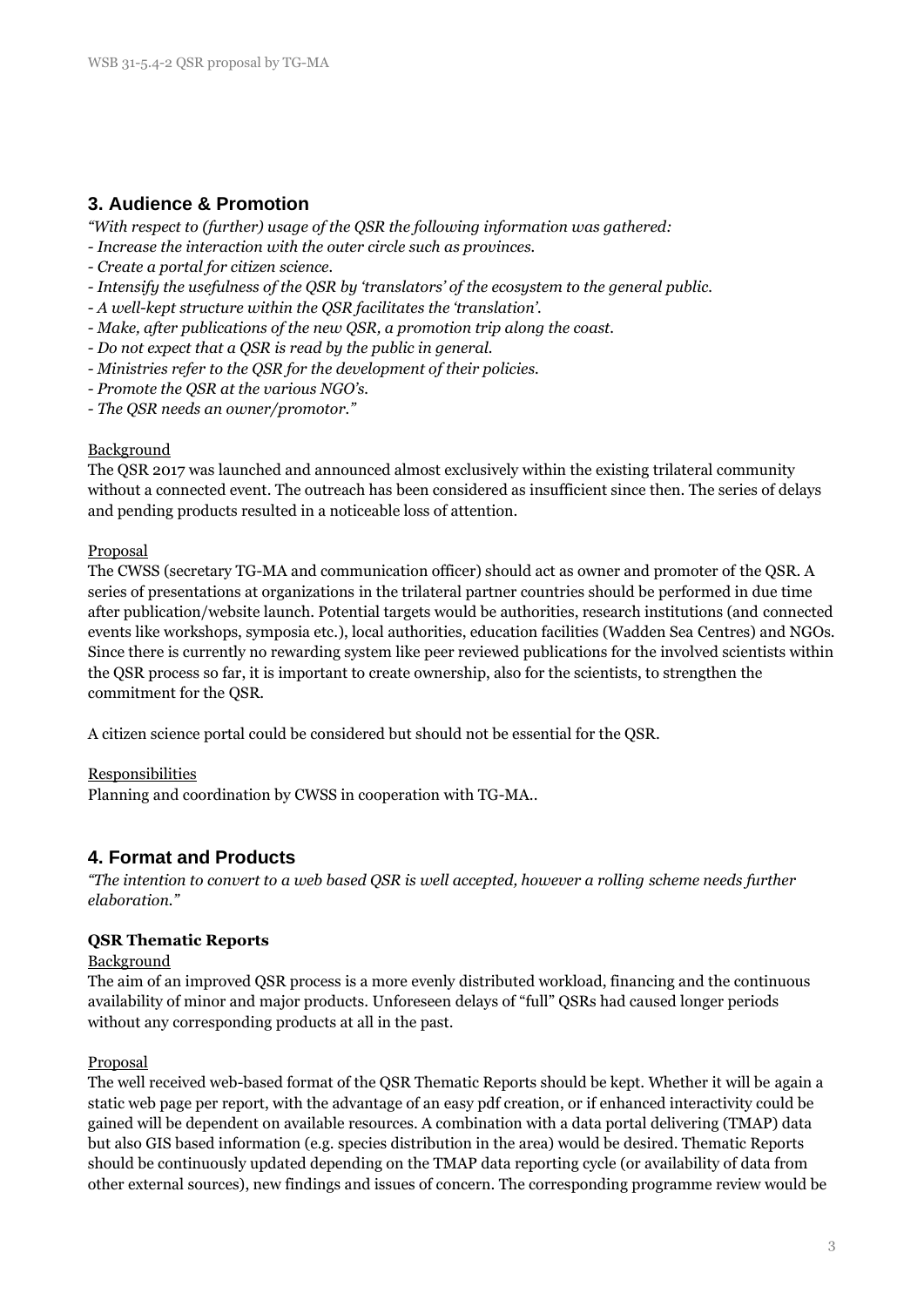performed, or at least organized, by TG-MA. All trilateral groups will be invited to contribute on suggestions but also on compiling Thematic Reports. The reports will feed into the International Scientific Wadden Sea Symposia (ISWSS) one year before the Ministerial Conference. The outcome of corresponding discussions during the ISWSS could be integrated in the QSR Synthesis Report to be published in the framework of the Trilateral Governmental Conferences the year after.

Options for a peer-reviewed special issues on Wadden Sea topics based on selected QSR chapters as an incentive for a Thematic Report authorship should be explored.

## Responsibilities

Planning and implementation by CWSS and TG-MA with a clear assignment to the Editorial Board to overlook the content.

### **QSR Synthesis Report**

#### Background

The WSB instructed the QSR 2017 Editorial Board early in the process to develop a Synthesis Report under their authorship. It had been developed mainly as a summary in an appealing brochure format to be published for the Ministerial Conference in Leeuwarden in in May 2018. Due to political sensitivities, the process was stopped during WSB 24 in April 2018. The QSR 2017 Synthesis Report is still not issued due these irritations on the content and responsibilities.

### Proposal

The QSR Synthesis Report will be issued in the light of the Ministerial Conferences and should be available as hard copy with the aim to provide basic information on the overall product. Further discussion will be necessary if the Synthesis will have the character of a summary or of an integrated analysis of the Thematic Reports including an assessment e.g. by displaying a traffic light system. The working title and final name of the product needs to be chosen carefully to avoid wrong expectations.

#### Responsibilities

QSR Editorial Board and CWSS in consultation with TG-MA.

# **5. Finances**

*"The financial support for the QSR requires upgrading to nowadays circumstances; Current financial resources need expansion, not necessarily only from the involved governments."*

## Background

The contributions for the last QSR were unevenly allocated ranging from straight forward sums per year, internal commissioning and "in-kind" contributions. This led to a loss of transparency and as a consequence the overall contributions by the regions were difficult to be stated and the overall budget remained rather unclear.

## Proposal

For future QSR processes, the financial pledges should cover a minimum that is needed to gain the targeted products including

- authors payment,
- technical implementation,
- printing and promotion.

A clear financial commitment by the parties is needed at the beginning of the process. Former QSR approaches also relied very much on personal commitment. Consistent payment schemes had never been developed. This led to an uneven rewarding system which finally caused irritation. Alignment of authors payments in the following way: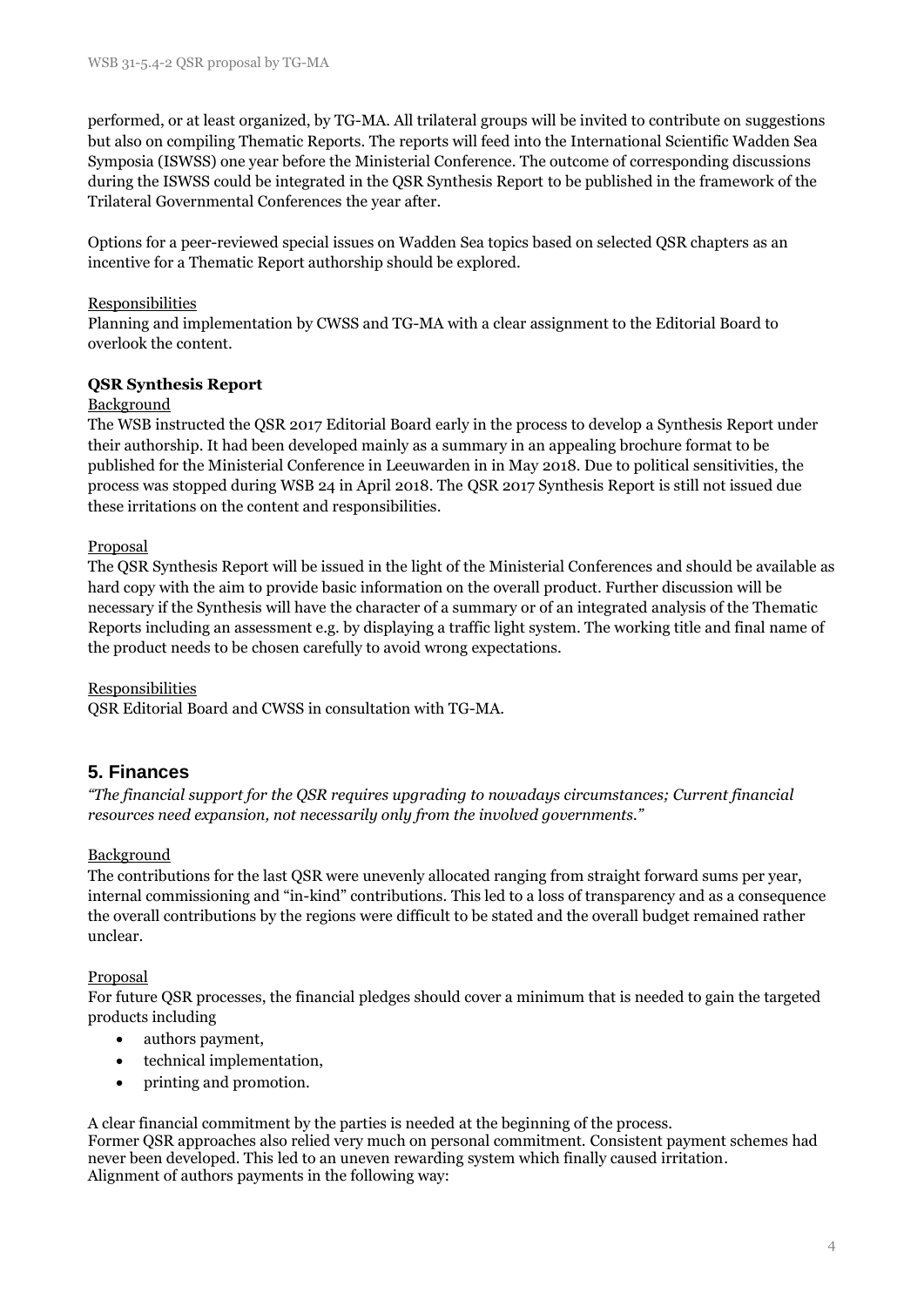- Thematic reports with a an EG/WG coverage (Marine Mammals, Salt Marshes and Dunes, Birds, Climate, fish, alien species) should be created without further financial benefits for authors and will expected to be a product of the group. If there will be financial requirements e.g. for lead authors, those should be covered by the regions in kind contribution and not be part of the main budget.
- To guarantee a certain quality level, voluntary contributions should be kept to a minimum to allow the application of the necessary review processes.
- A payment scheme based on (three?) categories (e.g. ranging from 5.000,00 15.000,00 Euros) should be established. Those categories should reflect the overall effort for the author to create the report, including the necessary data availability and transformation efforts and the overall volume of the report. Selected reports might be subject of further donation, such auxiliary funding should be part of the overall budget.

### Technical implementation:

The technical necessities should be explored and determined in detail from the beginning. Former approaches contained unrealistic set-ups and led to confusion on the budget and products. If a product (e.g. public data base) is agreed on, regions should be committed to financially guarantee the implementation. This should also comprise available staff resources at CWSS and connected groups e.g. TG-MA, EG- Data and Editorial Board.

#### Printing and Promotion:

The QSR Synthesis Report should be delivered in an appealing hard-copy format with the involvement of a design company. Additional leaflets to advertise the QSR might be considered. The overall promotion of the QSR should be enhanced. Web based presentations (e.g. webinars) should be considered and costs for professional implication should be considered.

#### Responsibilities

Planning by CWSS and TG-MA under consultation of TG-M. CWSS should administrate the finances for the regions except for in kind contributions.

# **6. TMAP/Data**

*"The use of the TMAP database requires an additional decision/evaluation."*

## **Background**

TMAP became a rather weak and almost invisible product mainly due to major problems in data delivery, although the programme was described as the underlying data source for former QSR attempts. De facto, only a minor proportion of the Thematic Reports originated from TMAP data. Authors gained data from individual sources of their network instead.

-> TMAP and the trilateral data handling are currently under review by TG-MA and EG-Data.

# **7. Review process**

*"The editing/reviewing communication between the authors, Editorial Board and CWSS has to be clarified and then maintained."*

Background

The review process of the QSR 2017 turned out to be partly insufficient. It was organized on an ad-hoc basis and voluntary participation. Afterwards, some authorities claimed their involvement earlier in the process and noted errors in the final product but hardly with any precise feedback.

#### Proposal

A precise description of the review process including corresponding responsibilities will be necessary. TG-MA discussed already options for an efficient review process during its 19-2 meeting and issued first findings:

• external peer and stakeholder review online (anonymous?)